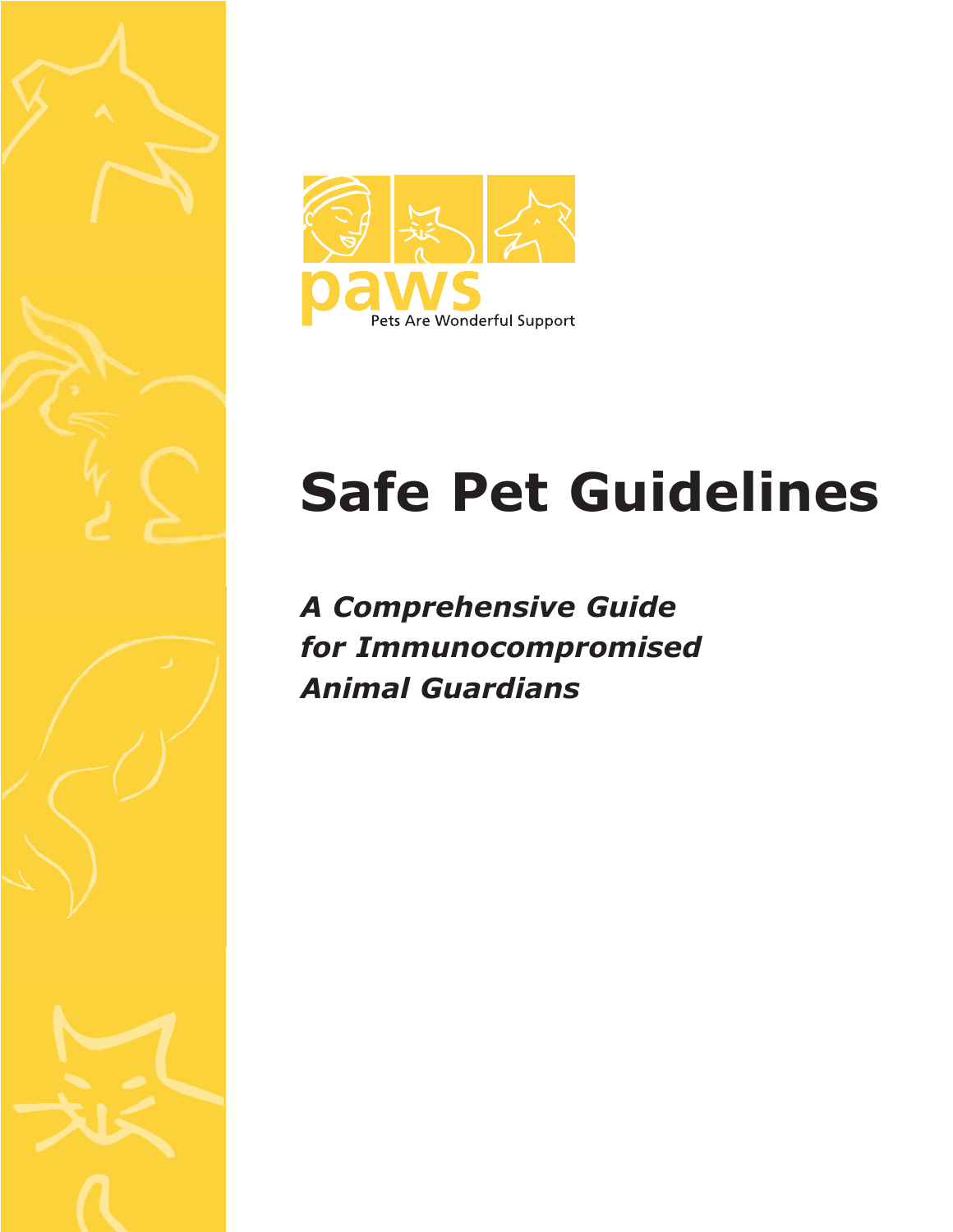# **PETS ARE WONDERFUL!**

Anyone who has ever lived with a companion animal knows that the unconditional love and acceptance we receive from them is unlike what we generally experience with our human relationships. This is especially important to us when our human contacts diminish through, for example, aging or isolation because of disease.

Animals can bring a unique sense of continuity, stability, and love to our lives; studies demonstrate that companion animals have a positive influence on the quality of life for the aging and ill. Please refer to the PAWS brochure *The Health Benefits of Companion Animals* for further information on this subject. However, if our immune system becomes suppressed through disease, age, or medical treatments, we become more vulnerable to infections, and may become fearful of contact with other living creatures, including our companion animals.

## **What Are Zoonoses?**

Zoonoses (pronounced ZO-uh-NO-seez) are diseases that humans can catch from animals. This brochure will review general guidelines for minimizing your risk of catching a disease from a companion animal. If you are immunocompromised and have an animal companion or want to adopt one, carefully review these guidelines with your physician and your animal's veterinarian.

#### *Am I at risk for catching a disease from my pet?*

Current evidence supports the fact that pets pose a minimal health risk to their owners. An individual's risk may be slightly higher if he or she has a compromised immune system. This includes:

- > People with HIV/AIDS, especially if their CD4 count is low
- > People on chemotherapy or high doses of steroids
- > People who are aged
- > People born with congenital immune deficiencies
- > Pregnant women, and the children they carry
- > People who have received organ or bone marrow transplants
- > Children 5 years of age or younger

## **Zoonoses and HIV/AIDS**

While there are a number of diseases we can catch from animals, there are only rare instances when people with HIV or AIDS have caught infections from their pets. The Centers for Disease Control and Prevention (CDC) also state that there is no evidence that dogs, cats, or any other non-primate animals can contract the Human Immunodeficiency Virus (HIV) or transmit it to people.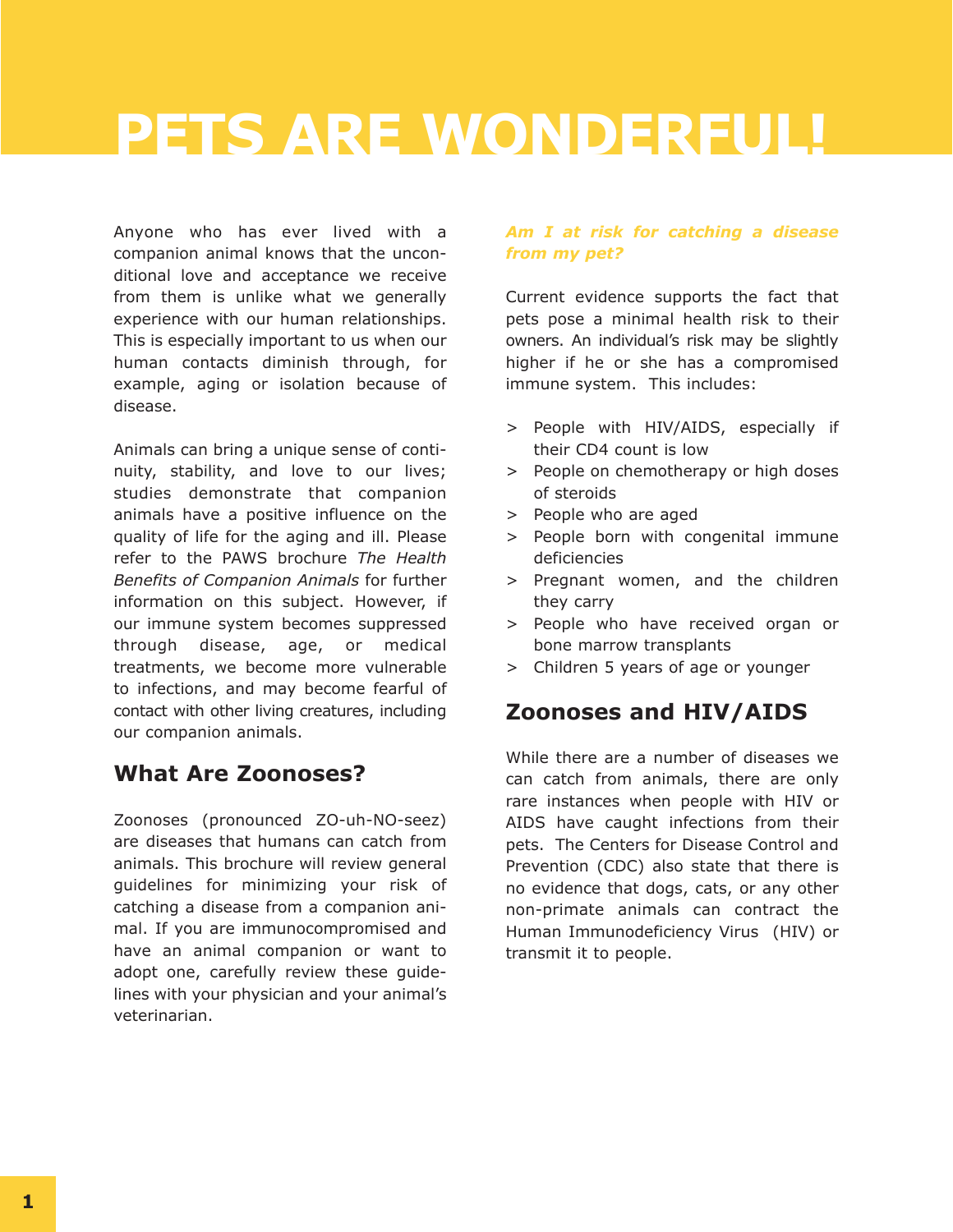## **General Guidelines For Your Animal**

Follow these guidelines to help keep your pets healthy and as safe as possible. Keep in mind that a little preventive care can go a long way in maintaining your animal's health, and a healthy animal is less likely to pick up diseases and transmit them to you.

Having an appropriate healthy animal can provide companionship and health benefits. Zoonotic risk, although small, can be minimized by following good hygiene and the safe pet quidelines. If you have questions, always talk to your veterinarian and physician.

#### **DIET**

- > Feed your pet a high quality commercial diet that is designed for your animal and his or her stage of life.
- > Don't feed your animal raw or undercooked meats or unpasteurized milk. Keep in mind that microwaving may not heat the meat sufficiently to kill organisms in it.
- > Prevent your animal from eating his or her own or another animal's or human feces.
- > Provide plenty of clean, fresh water. Don't let your animal drink from the toilet or standing water outside.
- > Prevent your animal from raiding the trash.
- > Prevent your animal from hunting or eating other animals.
- > Keep cats indoors so they can't catch diseases from mice, birds or other animals. If your cat does go outdoors, consider placing two bells on the collar to help warn potential prey.

#### **VETERINARY CARE**

> Have all new animals examined by a veterinarian.

- > Take your animals to the veterinarian for a check up at least once each year and whenever your animal develops diarrhea or becomes ill.
- > Keep your pet up to date on vaccines (shots). Consult with your veterinarian about the best protocol for your area.
- > Keep your pet free of worms and other parasites. Ask your veterinarian about the best testing and treatment protocol for your area.
- > With the guidance of your veterinarian, employ a strategic deworming program.
- > Have your cat (particularly a new cat or an outdoor cat) checked for the Feline Leukemia Virus (FeLV) and Feline Immunodeficiency Virus (FIV), because while not transmittable to humans, these diseases suppress the cat's immune system, making him or her more susceptible to diseases which could be passed on to you.

#### **GROOMING/FLEA CONTROL**

- > Have your animal bathed, brushed, and combed as needed to keep the skin and coat healthy.
- > Keep your animal's toenails trimmed to minimize the risk of your being scratched. If necessary, ask your vet about rubber caps that can be placed on your cat's nails as an alternative to declawing.
- > Use good flea control. Consult with your veterinarian about the best available products.
- > Have your pet examined if there is any hair loss.
- > A clean environment is important. Keep your pet's living and feeding areas clean. Wash your pet's bedding regularly.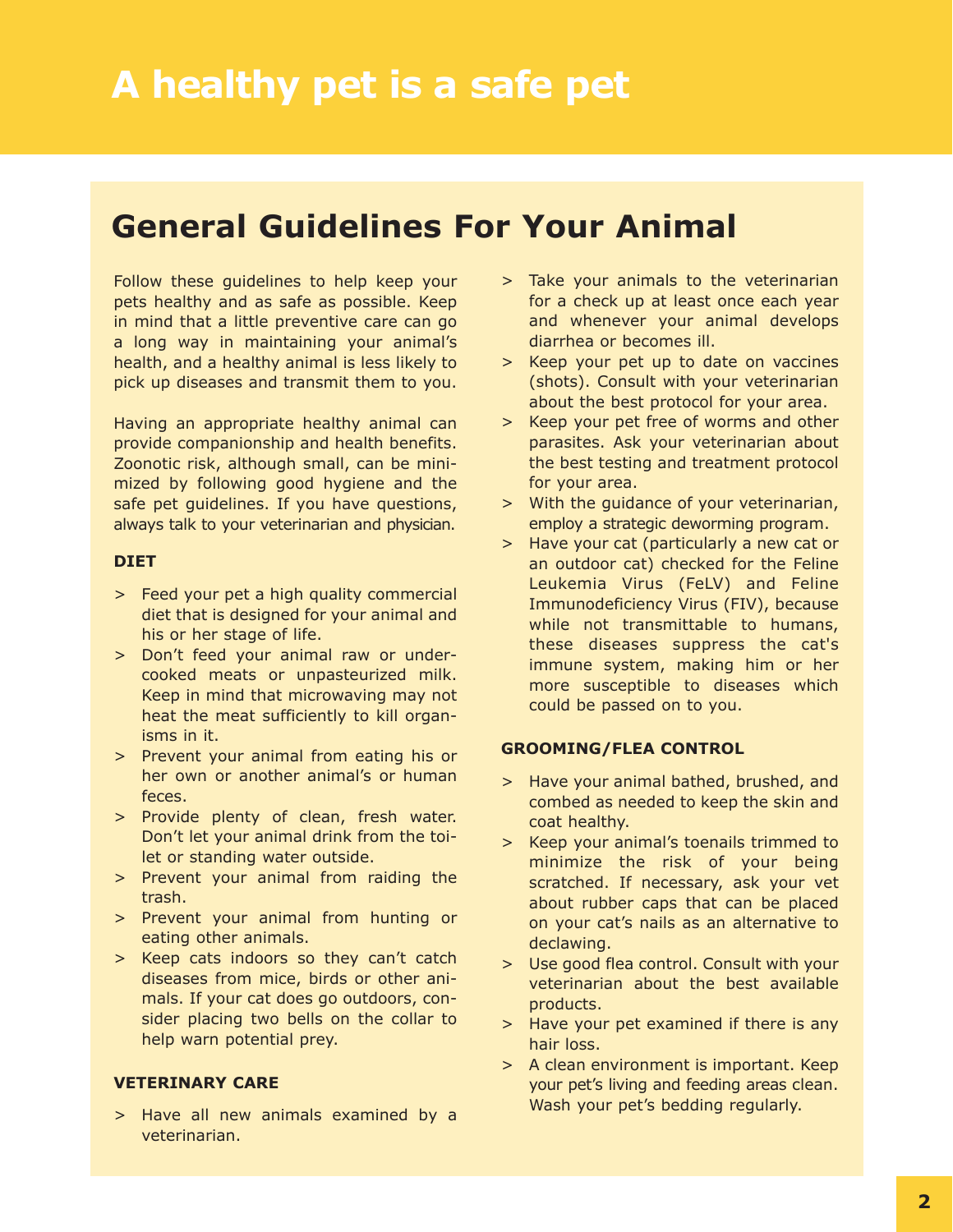## **The benefits of animal ownership far outweigh the risks**

#### **ADOPTING A NEW ANIMAL**

Adopting a new animal companion is always exciting, but keep in mind new pets, especially puppies and kittens, present more of a risk. If you are going to adopt a new pet, an adult animal is safer. Consult with your veterinarian and physician before adopting a new animal. Your veterinarian may recommend some tests for parasites and other diseases on a new animal. It is best not to take a new animal into your home until you know that he or she is healthy.

#### **ANIMALS TO AVOID**

Unfortunately, some animals simply present too much risk to immunosuppressed people and should be avoided altogether: stray animals, animals with diarrhea, reptiles (turtles, lizards, and snakes) and amphibians, "exotic" pets (such as potbellied pigs, sugar gliders and prairie dogs), other wild animals and some birds (including pigeons, baby chicks and ducklings), farm animals, and non-human primates (monkeys). Non-human primates carry the greatest risk because of their close genetic relationship to humans and should not be pets under any circumstances. It is also good to remember that the humans in the household pose many risks to the animal as well.

#### **FIRST AID FOR BITES/SCRATCHES**

- > Rinse a bite wound or scratch right away with plenty of running water.
- > Wash the area with a mild soap or with a tamed iodine solution such as Betadine® solution that has been diluted with water.
- > Contact your physician.

#### **HYGIENE**

- > Wash your hands frequently, especially before eating or smoking.
- > Avoid contact with your pet's bodily fluids such as vomit, feces, urine or saliva.
- > In the event of an accident, clean up the mess with a disinfectant (an ounce of bleach in a quart of water works nicely to kill many infectious organisms) then wash your hands thoroughly. Better yet, wear gloves, or have someone not at risk clean it up.
- > Don't let your pet lick a wound on your face or body.
- > Never walk barefoot or contact the soil where feces in the soil or sand is likely to be found.
- > Control rodent infestations.

*"Until one has loved an animal, a part of one's soul remains unawakened."*

*- Anatole France*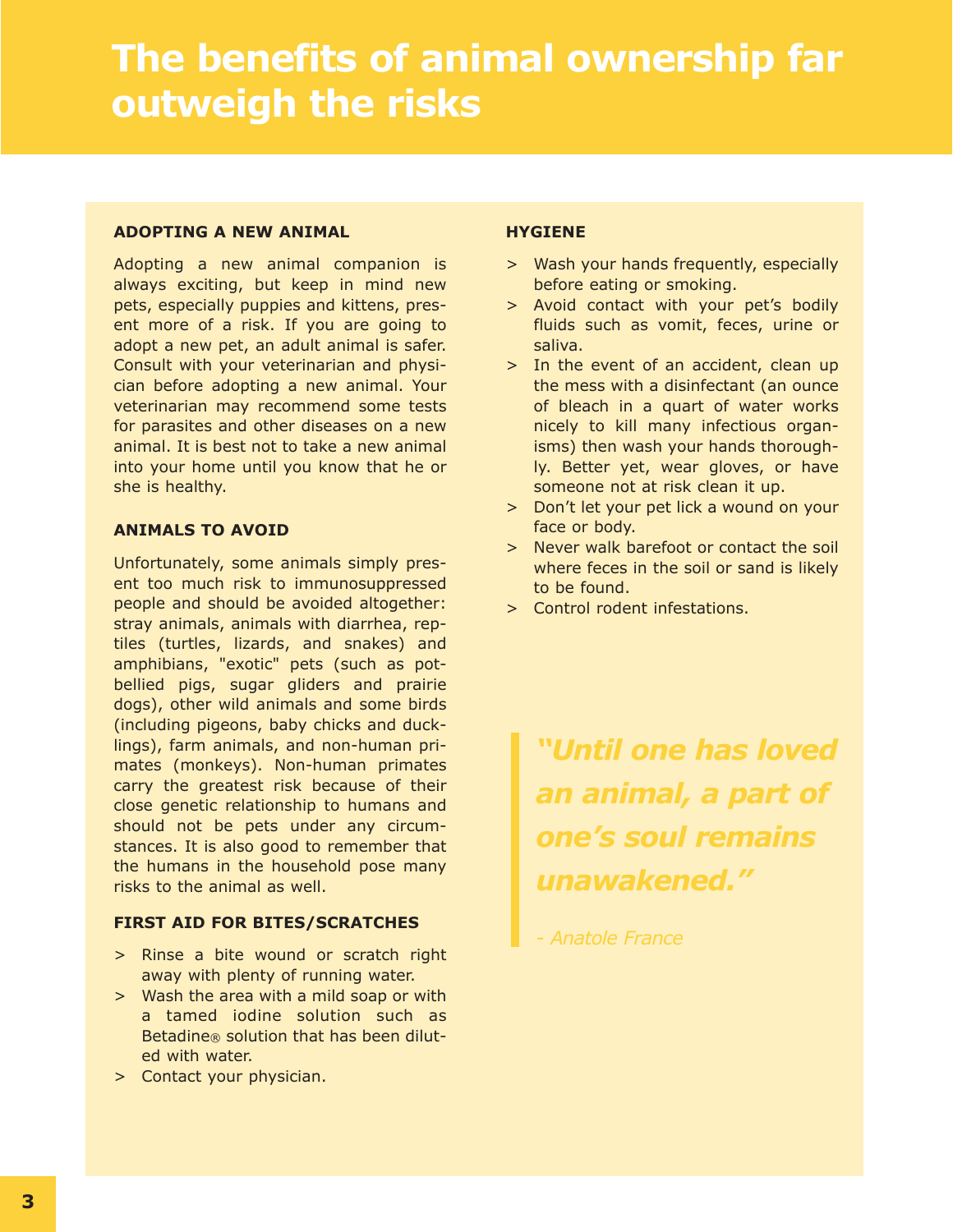## **In This Section**

| <b>About Dogs</b>                            | Page 4  |
|----------------------------------------------|---------|
| <b>About Cats</b>                            | Page 5  |
| <b>About Birds</b>                           | Page 10 |
| <b>About Aquarium Fish</b><br>and Amphibians | Page 12 |
| <b>About Reptiles</b>                        | Page 13 |
| <b>About Ferrets</b>                         | Page 13 |
| <b>About Horses</b>                          | Page 13 |
| <b>About Rabbits</b><br>and Rodents          | Page 14 |

## **About Dogs**

#### *Can dog diseases make me sick?*

Most healthy dogs carry little or no health risk to people. Some dogs, particularly puppies, however, do carry some diseases that could be harmful to someone at higher risk. Parasites which dogs can transmit to people include roundworms, hookworms, *Cryptosporidium* and *Giardia*. In rare instances, dogs can also transmit bacteria such as *Salmonella* and *Campylobacter*. These parasites and bacteria are most often associated with puppies or with adult dogs that live in unsanitary environments. Any new dog or any dog having diarrhea should have his or her stools tested for these infections by a veterinarian.

#### *Can I reduce the risk of catching a disease from my dog?*

Yes. PAWS recommends that people at risk only get dogs older than nine months of age. Puppies are more likely to harbor infections than healthy adult dogs. Following the guidelines listed earlier will help to reduce your risk of catching any infections your dog may have.

#### *My dog bit someone with AIDS. Can I get AIDS from my dog now?*

No. HIV is a very fragile virus and cannot be spread to animals. There is no risk of catching HIV or AIDS from a pet.

#### *What could a person with a compromised immune system catch from a dog bite?*

The biggest concern with dog bites is the normal bacteria that is on one's own skin get pushed into deeper tissue, which could more easily cause a serious infection. Any wound that breaks the skin requires first aid and, if necessary, medical care. Please refer to the *General Guidelines* for steps to be taken.

## *"My little dog — a heartbeat at my feet."*

*- Edith Wharton*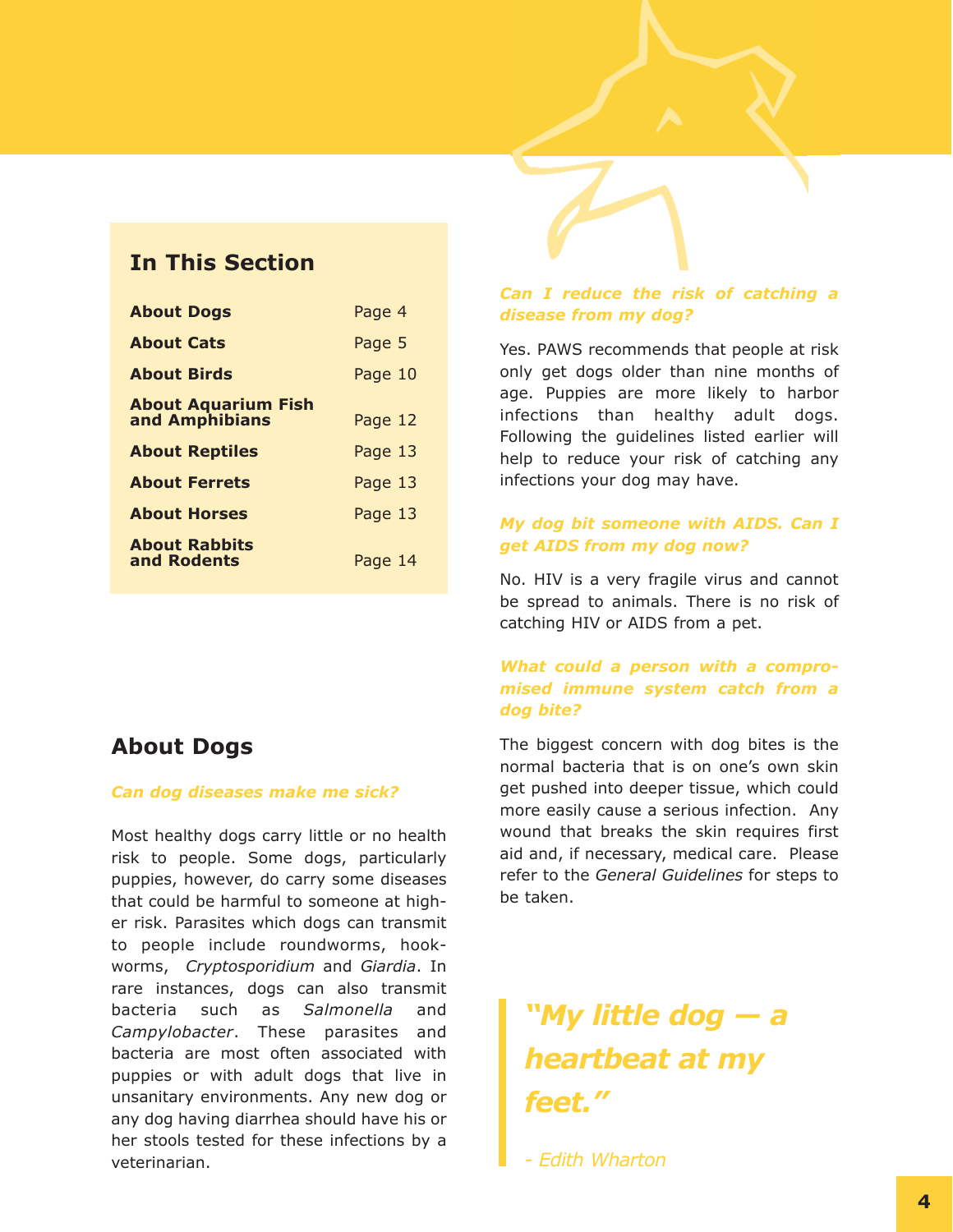### **About Cats**

#### *Can I reduce the risk of catching a disease from my cat?*

Yes. Most cats pose a minimal risk for transmitting a disease. Indoor cats have the lowest risk of carrying a disease that can spread to a person. Following the guidelines in this brochure will help you reduce your risk of contracting a disease from a cat. If you are at an increased risk, you should review these recommendations with your physician and your veterinarian.

#### **CAT SCRATCH DISEASE & BACILLARY ANGIOMATOSIS**

#### *What is Cat Scratch Disease?*

Cat Scratch Disease (CSD) is a bacterial infection caused by *Bartonella henselae*. The infection usually causes fever, fatigue, and swollen lymph nodes. Most cat scratches do not develop into CSD.

#### *What is Bacillary Angiomatosis?*

*Bacillary Angiomatosis* (BA) is a rare complication of *B. henselae* infection, which usually occurs in people with HIV/AIDS. Patients with BA may have skin lesions which sometimes resemble *Kaposi's Sarcoma* (KS). BA can also affect internal organs such as the liver or spleen.

#### *What is Bartonella?*

Both CSD and BA appear to be caused by the same bacteria, *Bartonella henselae*. Human *Bartonella* diseases are the most common zoonotic disease in the U.S. today.

#### *How is my cat affected by this organism?*

Cats that carry the bacteria are generally not ill and show no signs of infection. Recent research shows that cats acquire the *Bartonella* organism from fleas.

#### *How is this organism transmitted to people?*

Cats may transmit *Bartonella* to people by scratches or possibly bites. Fleas may also be involved with transmission to people. Kittens are more likely to be associated with transmission of CSD or BA to humans than are adult cats.

#### *Should I have my cat tested?*

Although tests are available to determine if your cat has been exposed to *Bartonella*, testing is not recommended because test results can be confusing and wouldn't change recommendations.

#### *Is it treatable in people?*

It is extremely important to see a doctor if you think you may have BA. The condition is very treatable (and curable). CSD in people with healthy immune systems is usually benign. If you are concerned about CSD, consult your doctor. If you are scratched or bitten by a cat and develop a wound that will not heal, a fever, unusual skin lesions or are otherwise ill from unknown causes, you should let your doctor know that you were scratched or bitten.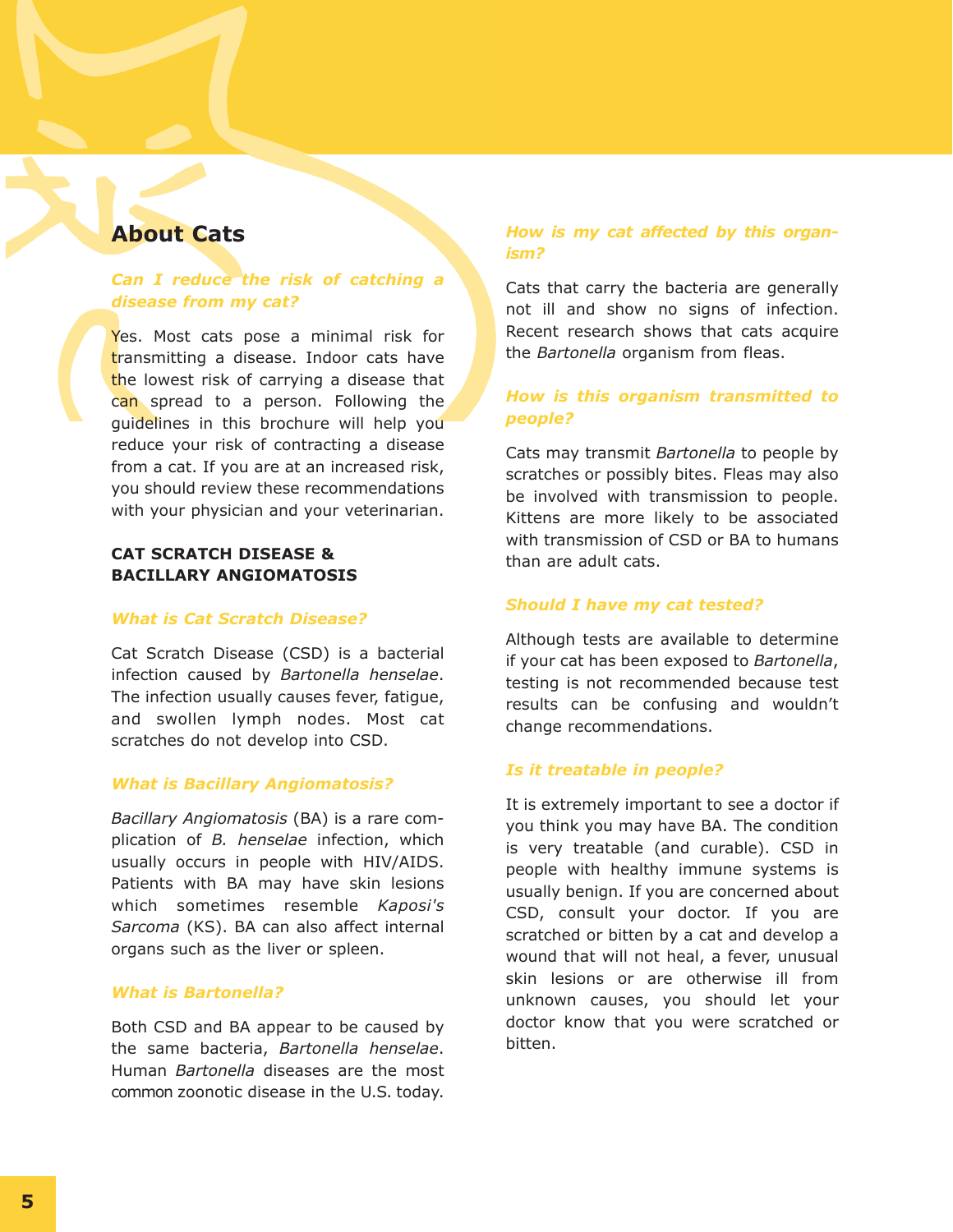#### *Can I prevent myself from getting this disease?*

Following the *General Guidelines* at the beginning of this brochure will reduce your risk of getting CSD or BA from your cat.

#### *How can I reduce my risk of cat scratch disease and other infections?*

- > Follow the *General Guidelines* listed earlier.
- > Minimize contact with kittens.
- > Wash your hands after handling a cat.
- > Wash all bites or scratches immediately with soap and water. If you are bitten contact your doctor.
- > Discourage your cat from scratching or biting you. Avoid rough play.
- > Keep your cat's nails trimmed short. If your cat tends to scratch frequently, talk to your veterinarian about behavior modification or nail caps for cats to help minimize scratches.
- > Don't allow a cat to lick open wounds on your body.

#### **RINGWORM**

#### *What is ringworm?*

Ringworm is not actually a worm. It is the common name for a group of fungal infections that affect the skin of a large variety of animals, including cats and people.

#### *How will I know if my cat is carrying ringworm?*

Most cats with ringworm will lose hair and have crusty skin where the infection is. This can look very similar to many other skin conditions, so contact your veterinarian if you are concerned that your cat may have ringworm. Some cats, particularly certain purebred cats, can carry ringworm without showing any symptoms. Ask your veterinarian if your cat may be at risk.

#### *Can I catch ringworm from my cat?*

The rate of transmission is low, but anyone, including someone with a healthy immune system, can potentially contract ringworm from a cat (or other animal) that is carrying the disease.

#### *What if I catch ringworm?*

Ringworm is treatable. Contact your doctor if you are concerned about possible exposure. There is no evidence that ringworm is more severe or more common in people with compromised immune systems.

#### **TOXOPLASMOSIS**

#### *What is toxoplasmosis?*

*Toxoplasmosis* is an infection caused by the single-celled parasite, *Toxoplasma gondii*. It can infect most mammals (including humans) and some birds.

#### *Why are cats blamed for toxoplasmosis?*

Cats are the only species of animal to shed the infectious stage in their feces. Other animals, however, can disseminate *Toxoplasma gondii* if their infected meat is eaten without proper cooking. Humans most commonly contract *toxoplasmosis* by eating undercooked infected meat.

#### *How do cats get toxoplasmosis?*

Cats acquire *toxoplasmosis* by eating rodents, undercooked meat, the feces of other cats, or contaminated soil. Cats can acquire the infection easily if they are allowed to hunt or are fed raw or undercooked meat; as many as 90% of cats are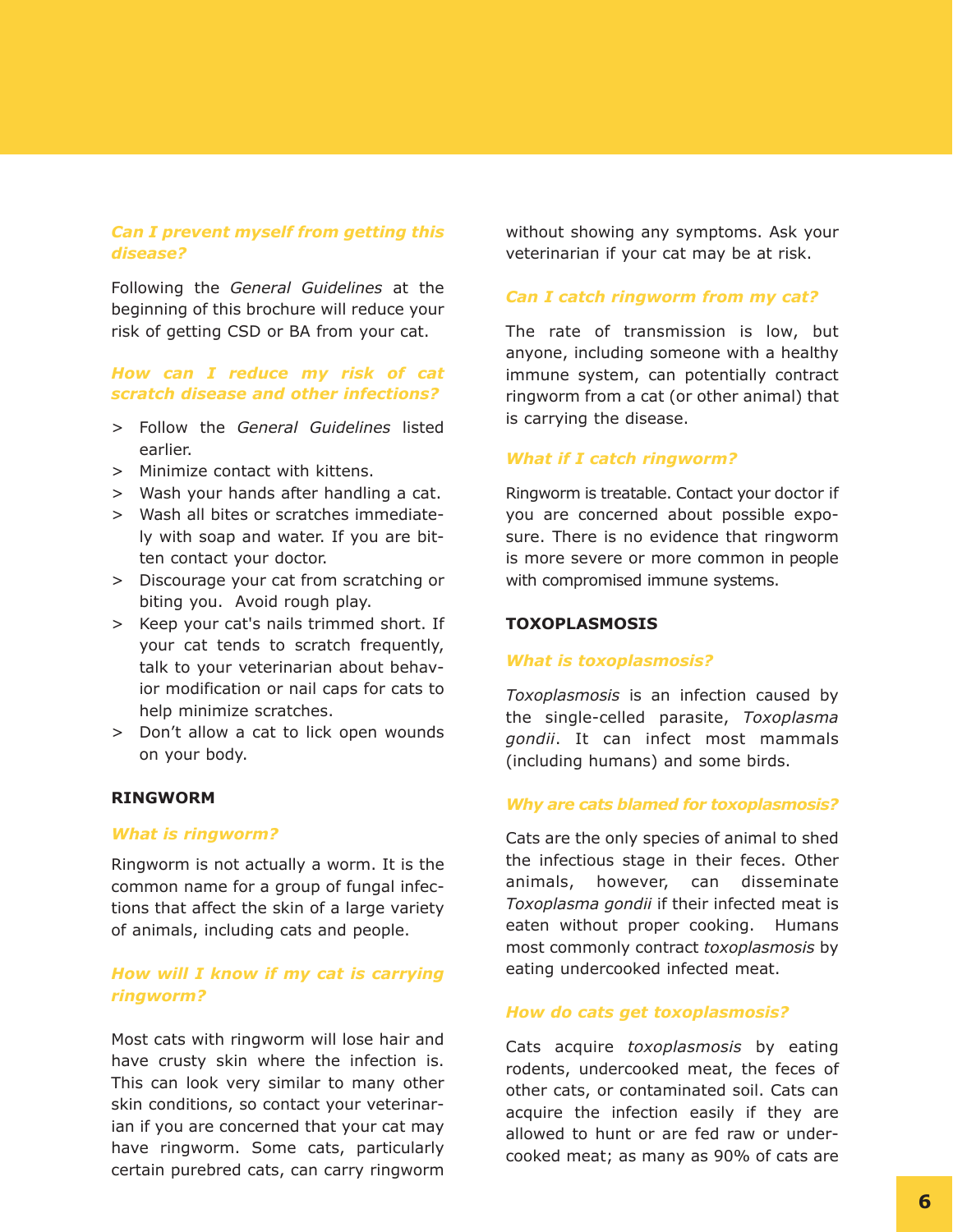exposed to *Toxoplasma gondii* during their lives.

#### *How will I know if my cat has toxoplasmosis?*

Most infected cats show no symptoms of the disease. Sometimes there is a short episode of diarrhea, pneumonia, or ongoing eye problems or problems of the nervous system. Healthy cats pass the infectious stage in their feces only during the first two weeks after they are exposed. After that time, the cat's immune system will usually prevent passing of the organism.

#### *Should I test my cat for toxoplasmosis?*

No. Although a test is available to measure a cat's antibody response to *toxoplasmosis*, testing cats is not recommended because the test results would not change the recommendations.

#### *How do I prevent my cat from getting it?*

To minimize your cat's chance of infection, follow the *General Guidelines* listed earlier.

#### *Should I worry about getting toxoplasmosis from my cat?*

Humans will only rarely acquire toxoplasmosis from an infected cat. More commonly, people are exposed by eating undercooked meat and unwashed fruits or vegetables, congenitally (from an infected mother to her fetus through the placenta), or by accidental ingestion of contaminated soil when gardening. About 15-50% of the U.S. population (depending on where you live) has already been exposed.

#### *What happens if I get toxoplasmosis?*

A healthy adult person is unlikely to get sick when exposed to *Toxoplasma gondii*; most commonly they will only exhibit mild flu-like symptoms. If you are pregnant, however, and if and only if it is your first exposure, infection can lead to birth defects and possible miscarriage. If you have a compromised immune system due to conditions such as HIV/AIDS or chemotherapy, *toxoplasmosis* can be life threatening, often leading to central nervous system disorders. Most cases of *toxoplasmosis* in immunocompromised people are due to a reactivation of a previous infection and not a new infection.

#### *Should I be tested for exposure to toxoplasmosis?*

A test is available to determine if you have been exposed to *Toxoplasma gondii*. This test is currently recommended for all immunocompromised people. Consult your doctor if you are concerned.

If you have a compromised immune system:

- 1. If you test positive, your doctor may put you on therapy.
- 2. If you test negative, be sure to follow the *General Guidelines* listed earlier.

If you are pregnant:

- 1. If you test positive, you have built up antibodies to protect you and the fetus from a new infection.
- 2. If you test negative and you become infected with *Toxoplasma gondii* during your pregnancy, you risk having a baby with birth defects, so be sure to follow the *Safe Litter Box Guidelines* listed on page nine.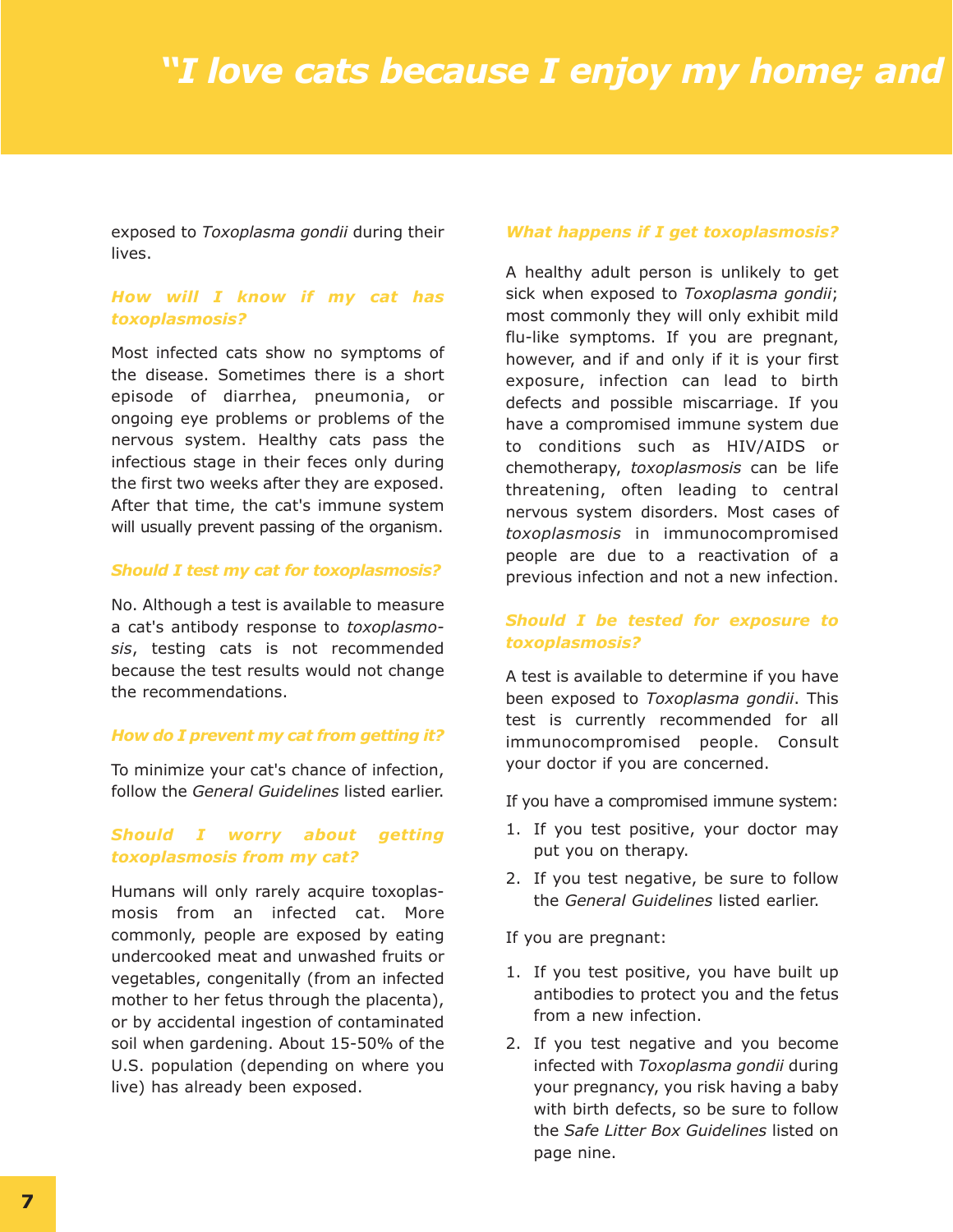## *little by little, they become its visible soul."*

#### *How can I reduce my risk of contracting toxoplasmosis?*

- > Use caution around the litter box (see *Safe Litter Box Guidelines* on page nine).
- > Cook all meats well (This means cooking to an internal meat temperature of 165ºF). Microwaving may not always cook meat well enough.
- > Wash hands and food-preparation surfaces thoroughly after contacting raw meats.
- > Wash vegetables well.
- > When gardening, wear gloves and avoid touching your mouth (don't smoke or drink).

#### **PLAGUE**

#### *What is plague?*

Plague is a rare bacterial disease caused by the bacteria *Yersinia pestis*. It is found most commonly in the southwestern U.S. (for example, Colorado and New Mexico).

#### *Do cats carry the plague bacteria?*

Yes, in very rare cases, cats do carry *Yersinia pestis*, but most often fleas living on rodents (mice and rats) are the source of infection for humans and cats.

#### *How do I keep my cat from catching plague?*

Keep your cat indoors at all times and use good flea control measures in your home and on your cat. Eliminate rats or mice in your home.

#### *How would I know if my cat is infected with plague?*

Cats typically will be very tired and have swollen lymph nodes and a fever. Sometimes they may also have lung problems.

#### *Can I catch plague from my cat?*

Most human plague infections occur when the person is bitten by an infected flea from a mouse or rat. If your cat becomes infected, however, it is possible for you to also become infected from your cat.

#### *How do I protect myself from catching plague?*

Don't handle or pickup dead animals from your home, work or recreation areas. Treat your pets with flea control products regularly.

#### *What happens if I get plague?*

People usually show symptoms two to six days after being infected. The initial symptoms usually include: fever, chills, weakness, swollen and painful lymph nodes, headaches, and occasionally respiratory signs may also be present initially. Plague can be cured, so consult with your doctor if you feel you may have been exposed to plague.

#### **OTHER ZOONOTIC DISEASES OF CATS**

#### *What other diseases can I catch from contact with my cat's feces?*

Cats can occasionally be the source for a variety of intestinal ailments including some bacterial infections (*Salmonella* and *Campylobacter*) and some intestinal parasites (*Giardia*, *Cryptosporidium*, hookworms, and roundworms.) These diseases can be spread to people by direct contact with the feces of an infected cat, or by contact with soil that has been contaminated by the feces of an infected cat. Many animals other than cats also can carry these infections. *Salmonella* and *Campylobacter*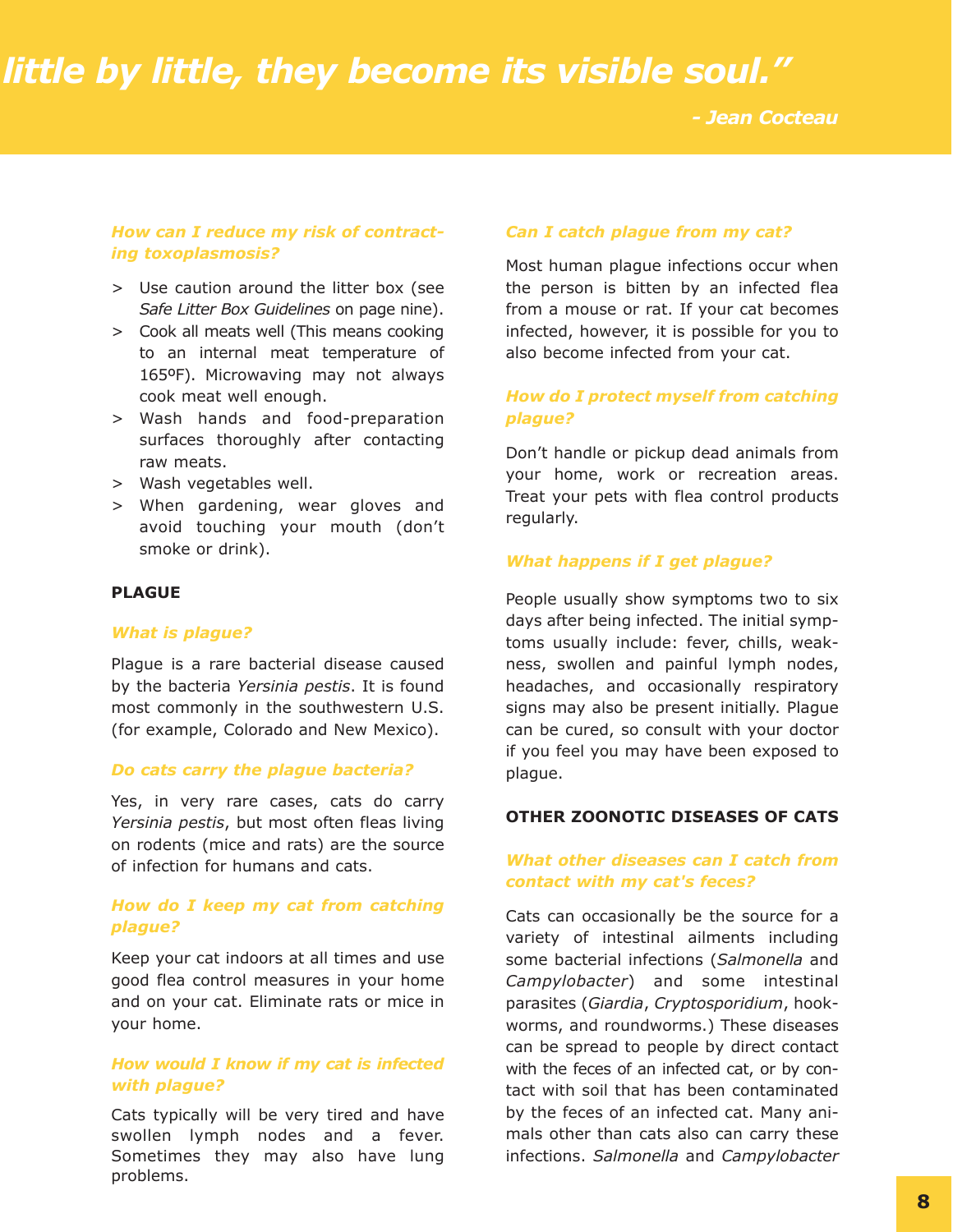are most often spread through undercooked meat or improperly prepared food.

#### *How will I know if my cat is carrying one of these diseases?*

Cats that are carrying one of these infections will sometimes, but not always, have diarrhea. Cats at highest risk for one of these infections are stray cats, young kittens, cats recently adopted from an animal shelter, or cats that are immunocompromised themselves.

#### *What will happen if I catch one of these diseases?*

This group of bacterial and parasitic infections will usually produce only temporary symptoms in someone with a healthy immune system. For people who are immunocompromised, however, these infections can be life-threatening, often resulting in prolonged diarrhea.

#### *Feline Leukemia Virus (FeLV) and Feline Immunodeficiency Virus (FIV)*

Both of these viruses are different from the human AIDS virus (HIV). Both FeLV and FIV are contagious between cats, but neither of them can infect humans, nor can the human virus infect cats.

These diseases do, however, suppress the cat's immune system, making him or her more susceptible to diseases which could be passed on to you. If you are immunocompromised, it is best not to keep a cat with FeLV or FIV. If you do keep a cat with one of these diseases, be extra careful about following the *General Guidelines* listed earlier.

#### **SAFE LITTER BOX GUIDELINES**

- > Keep the box away from the kitchen and eating areas.
- > If possible, have someone who is not at risk change the litter box. Otherwise, change the litter box daily using disposable gloves. It takes the Toxoplasma parasite at least 24 hours to become infectious.
- > Use disposable plastic liners and change them each time you change the litter.
- > Don't dump the litter! If inhaled, the dust could possibly infect you. Gently seal the plastic liner with a twist tie and place in a plastic garbage bag for disposal.
- > Disinfect the litter box at least once a month by filling it with boiling water and letting it stand for ten minutes. This will kill the Toxoplasma organism, which can normally persist in the environment. Do not use disinfectants like Lysol as it is toxic to young cats.
- > Always wash your hands with soap and warm water after cleaning the litter box, even if you wear gloves.

*"An animal's eyes have the power to speak a great language."*

*- Martin Buber*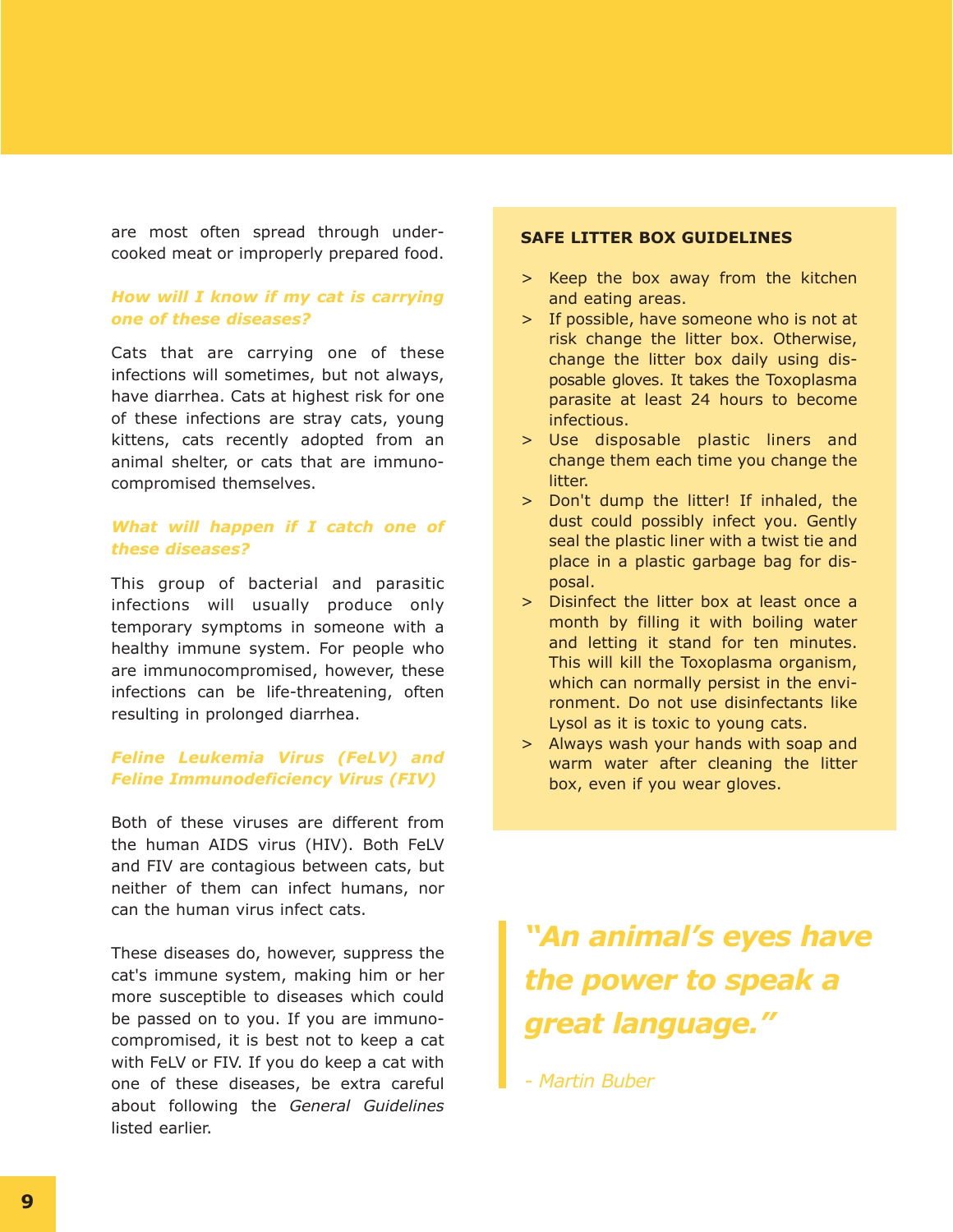*"A bird does not sing because it has an answer. It sings because it has* 

*a song." - Chinese Proverb*

### **About Birds**

#### *Can bird diseases make me sick?*

Most healthy pet birds pose little or no health risk to humans, but some bird diseases can cause illness in people. *Mycobacterium Avium Complex* (MAC), *psittacosis* (parrot fever), *cryptococcosis* (*Cryptococus*) and *salmonellosis* (*Salmonella*) are the primary diseases associated with pet birds that can potentially transmit to humans. *Allergic alveolitis* can also develop in sensitive humans. Some birds can carry the intestinal parasite *Giardia*. It is unlikely that you will acquire an infection from your bird, but caution is always advised, especially for higher risk groups.

#### *What are the chances that my bird has one of these infections?*

That depends on the species of bird, its source, age, and general health status. Newly adopted birds and birds undergoing other stresses are always more risky. A veterinarian experienced in avian medicine should be consulted to evaluate your particular situation.

#### *How can I tell if my bird has an infection?*

There are no specific symptoms characteristic of each disease. If your bird stops eating, loses weight, has vomiting or diarrhea, appears fluffed up and chilled, or has any other behavioral change, then your bird should be seen by a veterinarian immediately.

#### *How do I get these diseases from my bird?*

direct contact with stool and nasal discharge or by breathing dried, powdered droppings.

#### *Can I acquire these diseases from sources other than my bird?*

Yes. In fact, it is much more common to acquire these diseases from the environment, undercooked or contaminated foods, or in some cases, from other people. Complete avoidance of all zoonoses is impossible.

#### *What happens if I get any of these diseases?*

**MAC (***Mycobacterium Avium Complex***, also known as** *Atypical Mycobacterium***, a disease similar to tuberculosis)** is most commonly acquired from the environment, can cause a variety of symptoms (including night sweats, weight loss, abdominal pain, fatigue, diarrhea and anemia) and is suspected to be involved with AIDS wasting syndrome. MAC is a lifelong infection that can be reactivated as the immune system deteriorates. There are now drugs that can help control human infections of MAC.

*Psittacosis* **(parrot fever)** produces flulike symptoms and is usually accompanied by a dry, nonproductive cough and fever. *Psittacosis* can be acquired multiple times. People catch this infection by breathing dried secretions from infected birds. To date, there are no reported cases of psittacosis in people with HIV/AIDS. Those at greatest risk are pet bird owners, pet shop employees, veterinarians and employees in poultry processing plants.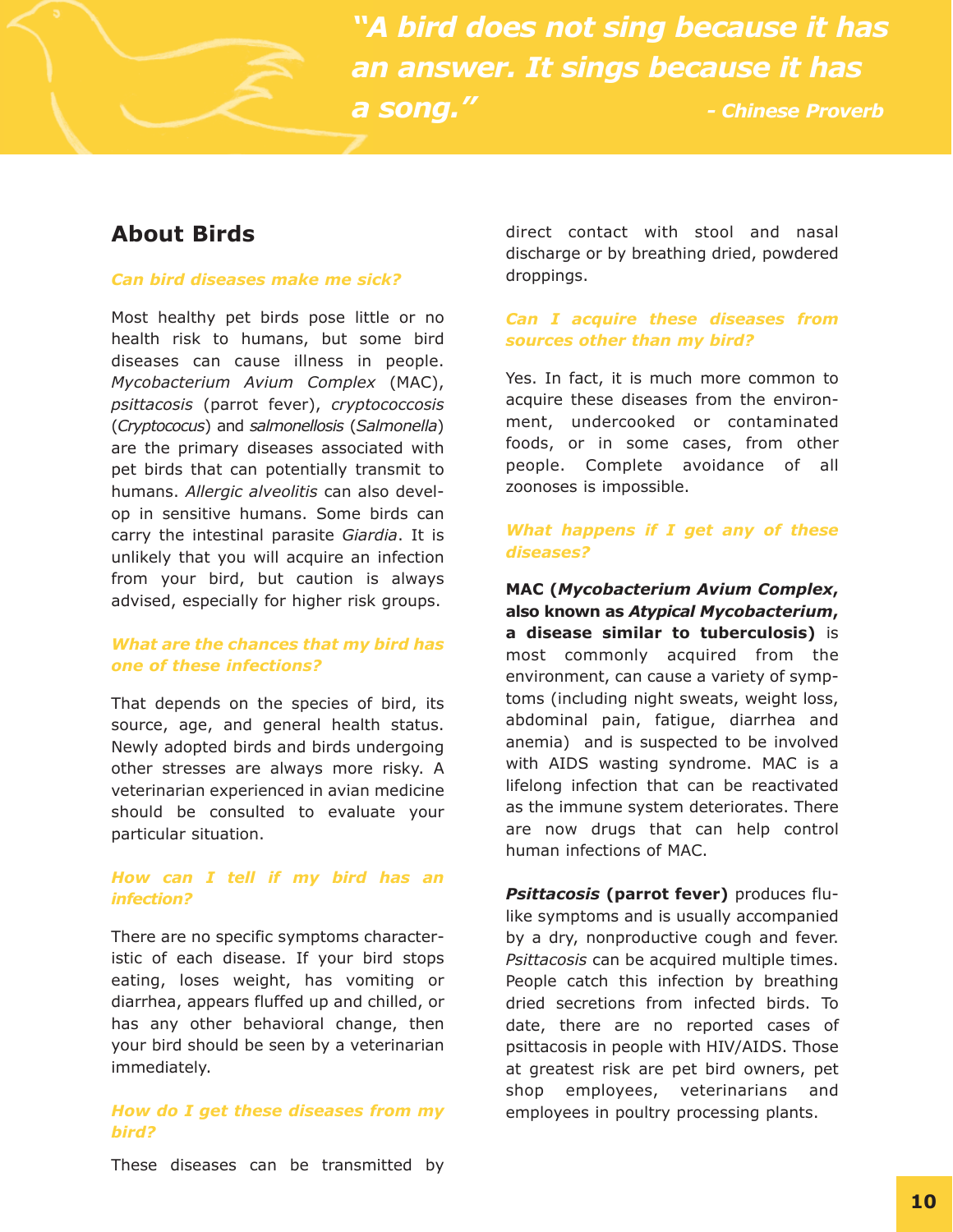*Salmonella* **infections** cause fever and gastrointestinal symptoms including stomach cramps and diarrhea. Sometimes the symptoms are so severe that medical treatment is required. *Salmonella* infections can occur repeatedly and an infected person can become a chronic carrier without showing any symptoms.

*Cryptococcosis* is a fungal infection that rarely causes any signs of illness in healthy individuals, but for those that are immunocompromised, severe brain and spinal cord disease can occur. The disease is spread by breathing the droppings of wild birds including pigeons. Dogs and cats can also contract *cryptococcosis* from birds, but they cannot transmit it to humans. Those with compromised immune systems should avoid areas where wild birds congregate.

*Allergic alveolitis* produces coughing and difficulty breathing. *Allergic alveolitis* is a progressive respiratory disease and can be alleviated by total avoidance of bird dander, feathers and in some cases poultry products.

If you are diagnosed with any of these diseases, your doctor will outline a treatment plan. Once again, it is important to emphasize that the likelihood of acquiring these infections from your pet bird is quite low.

#### *Are there other bird-associated illnesses?*

Yes, but the above five diseases are by far the most common. Good sanitation and keeping your bird healthy is the best prevention for most infectious diseases.

#### *Can a pet bird catch bird flu?*

As of 2005, the H5N1 strain of avian influenza (often called bird flu) was found only in wild birds (especially wild ducks) and in farmed chickens. This virus is found mostly in Asia, although it is possible that it will eventually infect wild birds in the U.S. If bird flu comes to the U.S., the best way to protect your pet bird is to prevent him or her from coming in contact with any wild birds or their droppings. In general, it is a good idea for any person to avoid unnecessary contact with wild birds and farmed birds.

#### *How do I prevent my bird from getting these diseases?*

- > Never expose your bird to other birds that have not been tested for psittacosis and quarantined for 45 days. It is especially important to avoid contact with pigeons and other wild birds.
- > Avoid situations in which your bird will have casual contact with other birds (such as going to the pet store for wing clips and nail trims). Ideally, birds should be cared for at home rather than in boarding facilities.
- > All sick birds should be seen by a veterinarian as soon as possible.

#### *How can I prevent myself from getting these diseases?*

- > Good sanitation and hygiene. See *General Guidelines* listed earlier.
- > Clean your bird's cage liner daily.
- > If you are in a higher risk category, use a surgical mask when cleaning your bird's cage.
- > Wash your hands after contact with birds.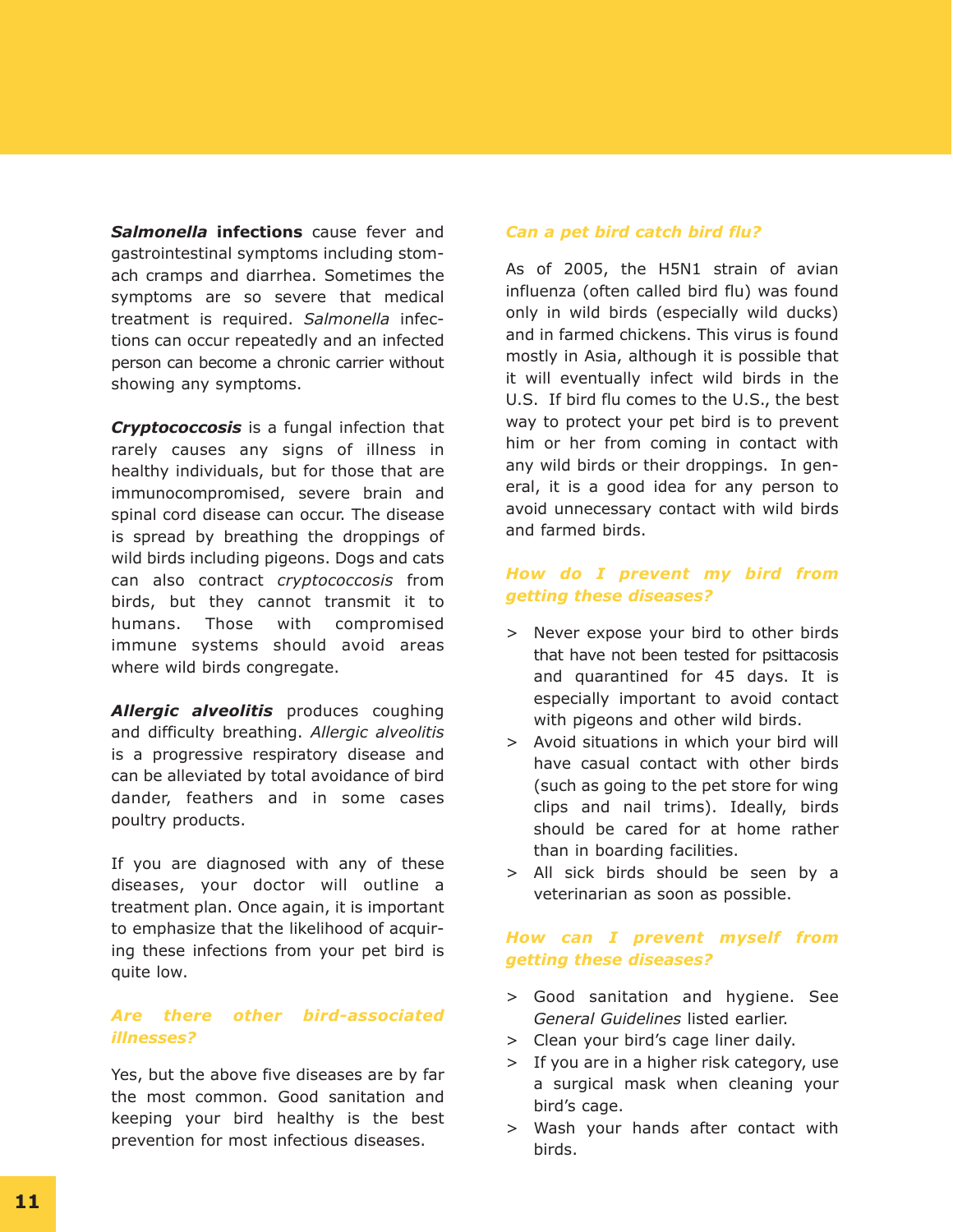- > Avoid contact with wild birds, including pigeons.
- > Avoid farmed birds and baby ducklings or chicks.

#### *How can I adopt a safe bird?*

- > In accordance with the 1992 Wild Bird Conservation Act, PAWS recommends only buying birds from a reputable breeder. Even though importation of wild birds for the pet trade has been illegal in the United States since 1992, these illegally imported birds are commonly sold at flea markets and by street vendors for a much reduced price. Illegally imported birds have a higher risk for carrying infectious diseases.
- > Do not buy birds that have been housed with imported birds.
- > Avoid pet store birds and any bird that appears sick.
- > Always set up a post-adoption veterinary visit to have your bird examined and to get all of your questions answered.

#### *Should my bird be tested for any of these diseases?*

Since each situation is different, your veterinarian will be better able to make recommendations for your particular situation. In general, we do not recommend routine screening for MAC or *Salmonella* because even some birds carrying these diseases will have a negative test result. In general, all newly acquired birds in the parrot family should be tested for *psittacosis*, but it is important to keep in mind that no single test or combination thereof can definitively rule out *psittacosis* in any bird or human.

#### *How do I locate a veterinarian who has experience with birds?*

Contact your state or local veterinary medical association, or the Association for Avian Veterinarians (AAV) at PO Box 811720, Boca Raton, FL 33481, call 561.393.8901, or on the web at www.aav.org. AAV also publishes a great brochure on psittacosis.

## **About Aquarium Fish and Amphibians (frogs, toads and salamanders)**

#### *What disease can I catch from fish?*

Aquarium fish can occasionally be the source of infectious diseases. Mycobacterial infections (a type of tuberculosis) can be transmitted by aquarium fish and some skin infections can be spread by contact with infected aquarium water. People can catch *Salmonella* from contact with infected amphibians and aquarium water.

#### *What can I do to reduce my risk if I decide to keep aquarium fish or amphibians?*

Wear gloves when cleaning an aquarium or when handling fish or amphibians. Fish suspected of having mycobacterium or any fish showing unusual lumps should be removed from the tank, and the aquarium should be disinfected before new fish are introduced. Follow the *General Guidelines* listed earlier.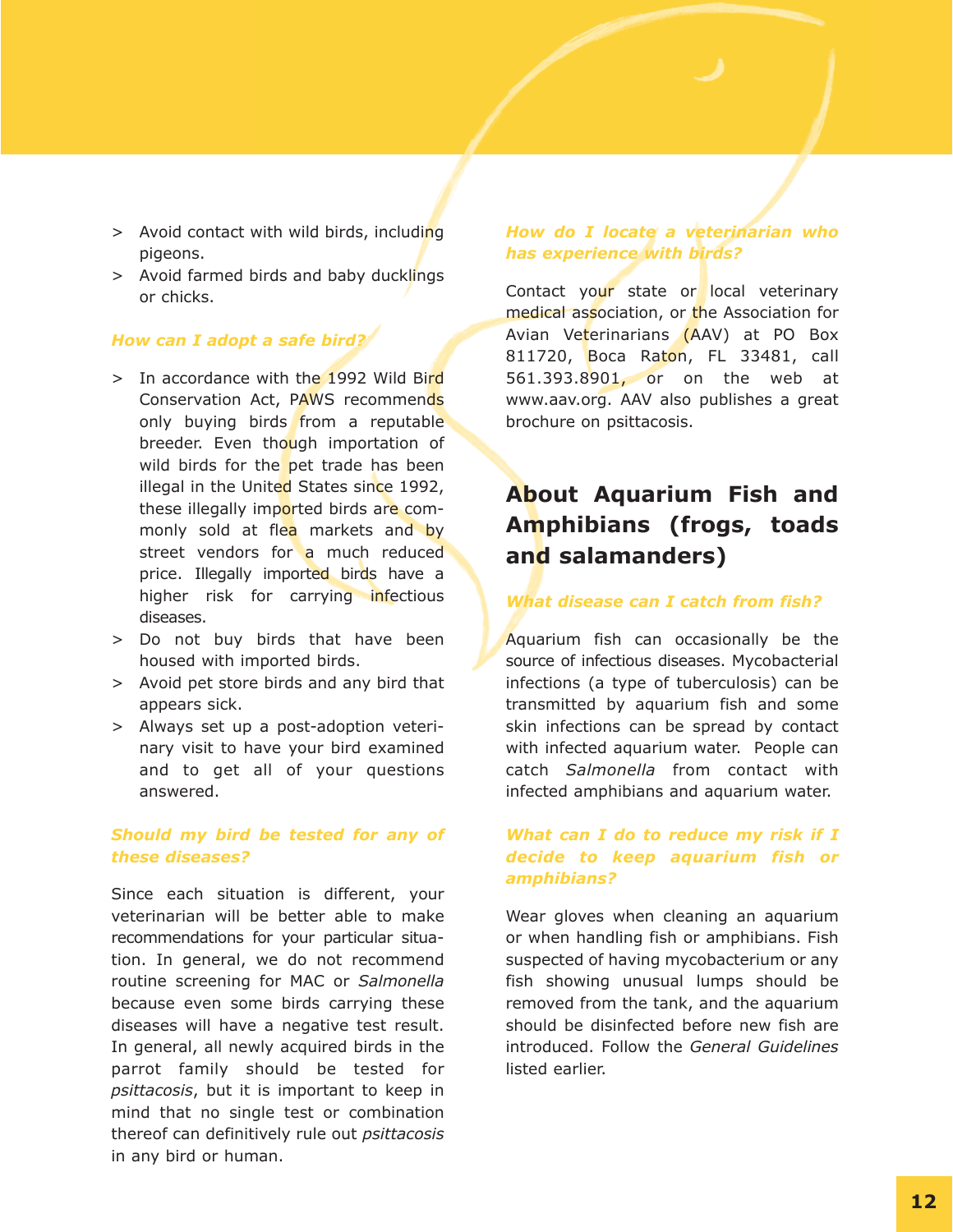### **About Reptiles**

**(snakes, turtles, and lizards, including iguanas)**

#### *A word of caution about reptiles*

**We do not recommend that people with compromised immune systems keep or handle reptiles.** Salmonella infection can be transmitted by almost any reptile. Many reptiles are carriers of *Salmonella* without showing any signs of illness. Because reptiles have a tendency to lie in or move through their own feces, these bacteria can be found anywhere (and everywhere) on the animal's body. Treating the reptile with antibiotics is not a reliable method to rid the animal of *Salmonella*, and is not recommended.

#### *What can I do to reduce my risk if I decide to keep a reptile in my home?*

Use gloves and a face mask when handling or cleaning these animals or their habitat. Better yet, have someone not at risk do the cleaning. Never wash your reptile in your kitchen sink or bathtub. Thoroughly wash your hands after handling a reptile. Feed a reptile a commercial diet and avoid feeding raw meat and eggs to reduce your animal's risk of acquiring *Salmonella*. If possible, dead prey rather than live should be offered to your reptile.

## **About Ferrets**

Zoonoses transmitted by pet ferrets are rare. Intestinal parasites are common in young ferrets and can potentially be spread to people. PAWS does not recommend that people at risk come in contact with an immature ferret. Ferrets are also

susceptible to human influenza and can easily pass it back to the human. Following the *General Guidelines* will help to reduce your risk of acquiring any infections your ferret may have.

## **About Horses**

Zoonoses transmitted by horses are rare. Intestinal parasites and infections such as *Salmonella* can potentially be spread to people. PAWS does not recommend that people at risk come in contact with an immature horse, a horse with diarrhea, or areas where horses are raised. Most adult horses kept in a clean environment pose little or no risk for transmitting a disease.

## **About Rabbits and Rodents**

Zoonoses transmitted by pet rabbits and rodents (rats, mice, guinea pigs, hamsters, or gerbils) are rare. The most common problems usually stem from reactions to rabbit scratches, or infections from rabbit or rodent bites. The *Pasteurella* bacteria carried by most rabbits may infect scratches or bite wounds. Scratches and bite wounds should be immediately washed and disinfected. Some external parasites of the rabbit, including fur mites and ringworm (a type of fungal infection), may be transmitted to humans. *Tuleriemia* and rabbit hemorrhagic fever have occasionally been associated with humans also.

Guinea pigs, mice, and rats can occasionally be the source for a variety of intestinal ailments, including some bacterial infections (*Salmonella* and *Campylobacter*) and some intestinal parasites (*Giardia* or *Cryptosporidium*). These diseases can be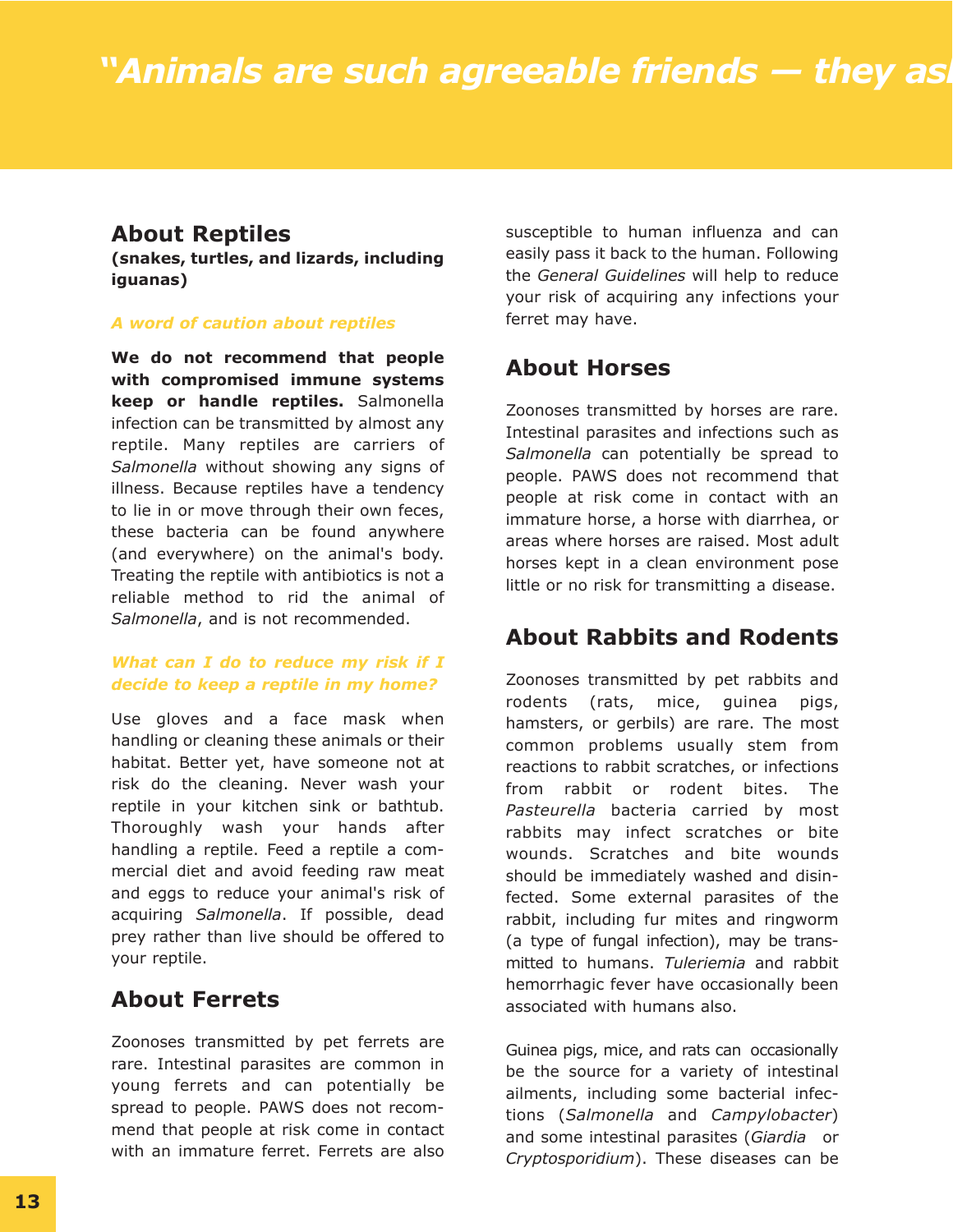## *k no questions and they pass no criticisms."*

*- George Elliot*

spread to people by direct contact with the feces of an infected animal or by contact with soil that has been contaminated by the feces of an infected animal. *Lymphocytic choriomeningitis* (LCMV) is a potentially serious disease humans can catch from infected mice and hamsters. Pet mice and hamsters contract LCMV from other animals in a pet store or from exposure to wild mice in your home.

#### *How can I reduce the risk of catching a disease from my rabbit or rodent?*

Do not feed your animal raw eggs or raw meat. Be diligent about washing your hands after handling your animal. Use disposable gloves when cleaning your animal's cage, or better yet, have someone who is not at risk care for the animal. Follow the *General Guidelines* listed earlier. If you are adopting a new rabbit or rodent, be sure that the animal is healthy and has not recently been exposed to any ill rabbits or rodents.

## **About Rabies**

#### *What is rabies?*

Rabies is a virus that can infect the brain of some animals, including dogs, cats, and ferrets. In rare situations, it can also infect people.

#### *Can I get rabies from my pet?*

In the U.S., human rabies cases are usually picked up from bats, raccoons, skunks, foxes and coyotes—or from bites from dogs in other countries. It has been more than 30 years since someone caught rabies from a dog or cat in the U.S.

#### *How can I protect my pet from catching rabies?*

Rabies vaccinations (rabies shots) are available for dogs, cats and ferrets to keep them from catching rabies. Ask you veterinarian about the best protocol for rabies vaccination. If possible, keep your cat indoors so that he or she will not come into contact with other animals that can carry rabies. If your dog or cat is bitten by a wild or stray animal, call you veterinarian.

#### *How can I protect myself from catching rabies?*

Prevent bats from entering your home, and if one does enter your home, call a professional service, or local city animal control, to have it removed. Consult with your doctor right away if you are ever bitten by any animal or have had a bat in your home. Many bat bites go unnoticed because the wound is small and painless.

### **Remember**

Having an appropriate healthy animal companion can provide companionship and health benefits. The risk of picking up an infection from a healthy pet is small and can be reduced further by following good hygiene and the quidelines listed here. If you have questions, always talk to your veterinarian and doctor.

For updates to this brochure, visit our web site at **www.pawssf.org** or call our Education Department at **415.979.9550 ext. 304**.